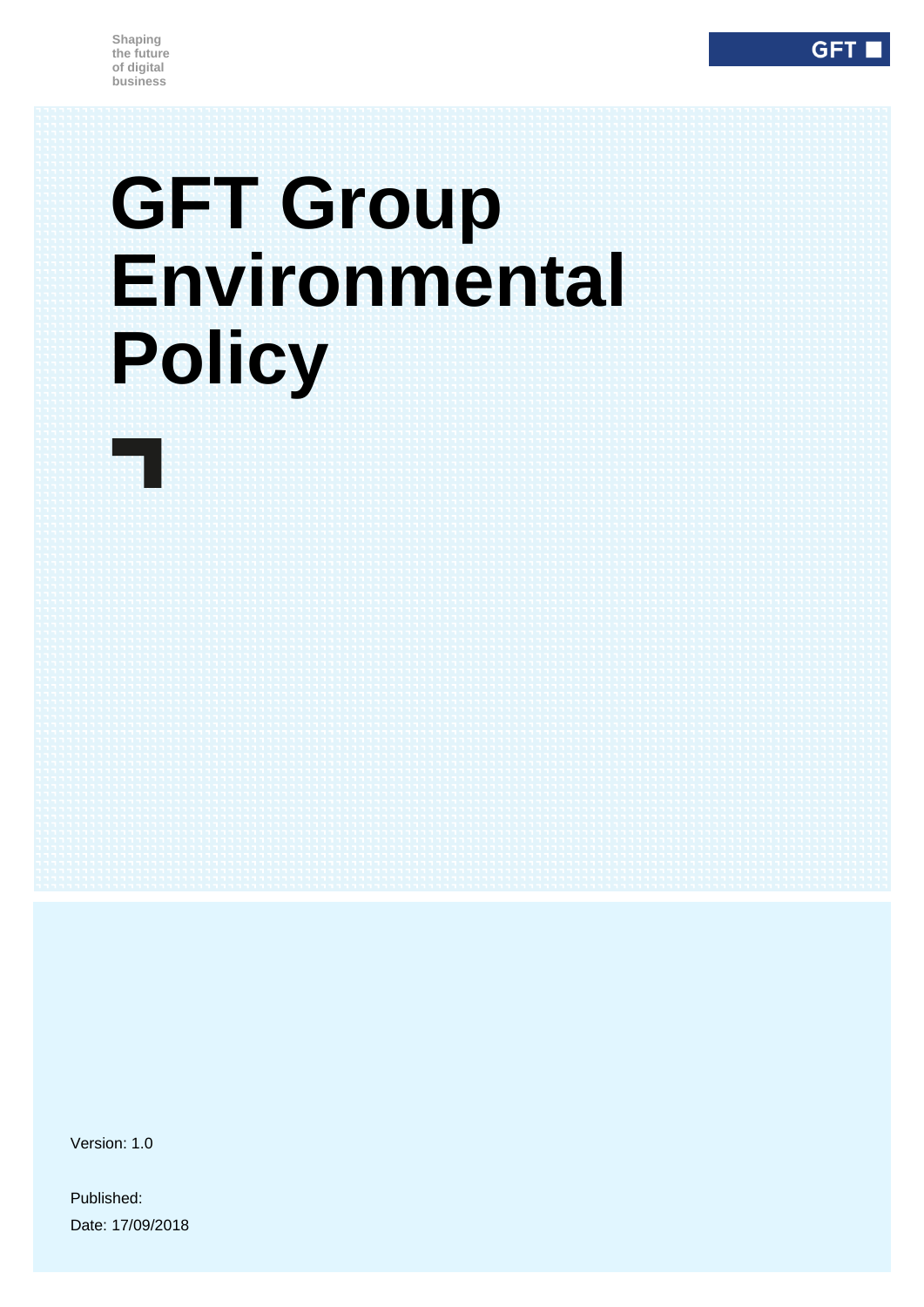# **1 Objective and scope**

Sustainability is an integral part of our business model and the strategy of the GFT Group. This GFT Environmental Policy (**GFT Environmental Policy**) is part of our sustainability strategy. It is a GFT Policy and as such binding for all GFT Group Companies and all their employees.

The GFT Environmental Policy supplements all existing global and local policies regarding environmental aspects. This shall not apply to the extent that already existing provisions in global or local policies are stricter.

We are committed to integrate environmental responsibility into the business and to contribute to a sustainable development. In particular, the GFT Group is supporting the [United Nations Sustainable](https://unstats.un.org/sdgs/report/2017/goal-13/)  [Development Goal \(SDG\) 13 –](https://unstats.un.org/sdgs/report/2017/goal-13/) Climate Action.

The objective of the GFT Environmental Policy is to reduce the ecological footprint continuously. Basic principles are:

- Giving priority to ecological production and durability in the **area of procurement**,
- Establishing and maintaining an environmentally and economically sound **resource management**,
- Encouraging all employees to maintain an **environmental consciousness in their behaviour**, and
- Encouraging the **suppliers to support** the GFT Group in its respective actions.

The progress of the respective activities will be published amongst others **in the annual sustainability report** at [www.gft.com/sustainability.](http://www.gft.com/sustainability)

## **2 Fields of action**

The fields of action describe how the GFT Group will achieve their environmental objectives.

As a group of companies, the GFT Group can only be successful, if all employees participate in this process actively. We therefore raise the awareness of the responsibility of all employees for environmental protection. **Hands on: everybody is invited to make suggestions for continuous improvement.**

## **2.1 Green procurement**

Economic efficiency does not only equate to the purchase price. When sourcing goods and services, the following aspects have to be taken into account – as equally important factors:

- Cost
- Quality
- Environmental impacts.